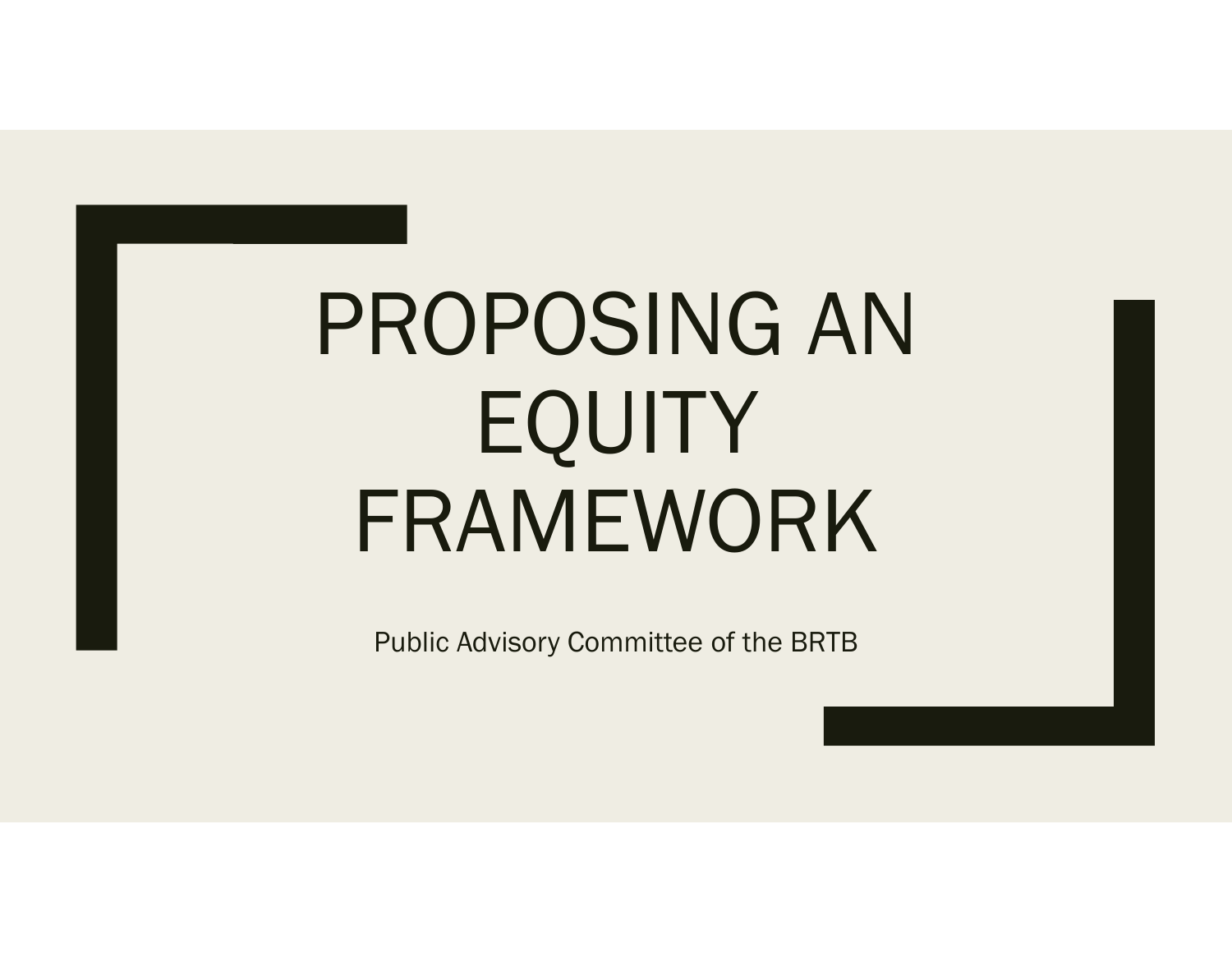## Background

The mission of the BRTB Public Advisory Committee is to:

- Serve as an advisory body to the BRTB.
- Provide independent, region-oriented citizen advice on issues related to the development of the Baltimore Regional Transportation Plan, Unified Planning Work Program, Transportation Improvement Program and amendments that affect the region's conformity with federal air quality requirements, the public involvement process, regionally significant land use issues, and other regional transportation-related issues, as appropriate.
- Promote public awareness and participation in the regional transportation planning process. Promote equity in the regional transportation planning process.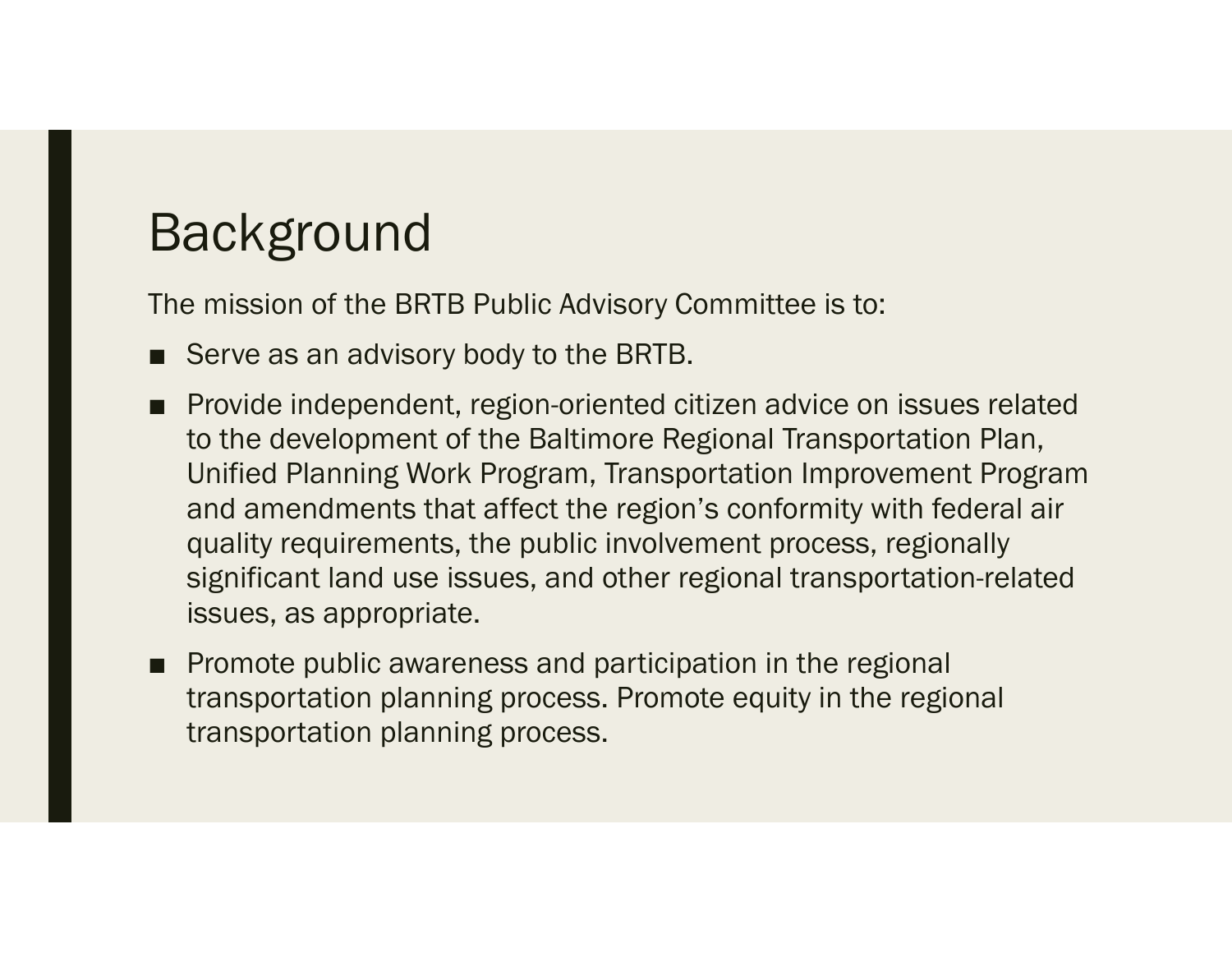## Background (cont.)

The BRTB already addresses Title VI and Environmental Justice a number of ways:

- ■Title VI Notice, Policy, and Complaint Procedure
- ■Limited English Proficiency Plan
- Public Participation Plan
- Outreach
- Vulnerable Populations Index Tool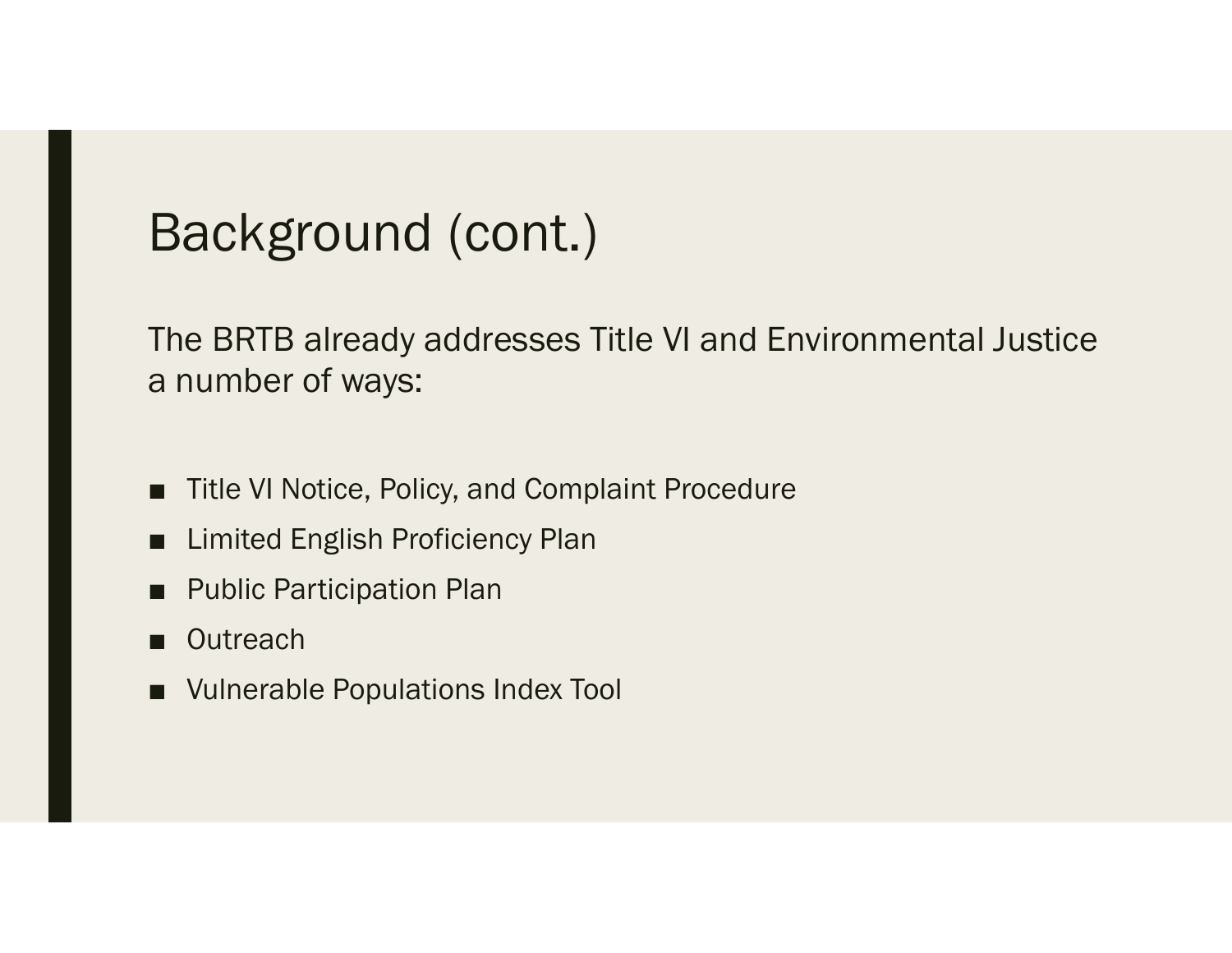## How is this different?

- ■Existing laws and policies prevent discrimination or exclusion
- ■An equity framework actively promotes inclusion

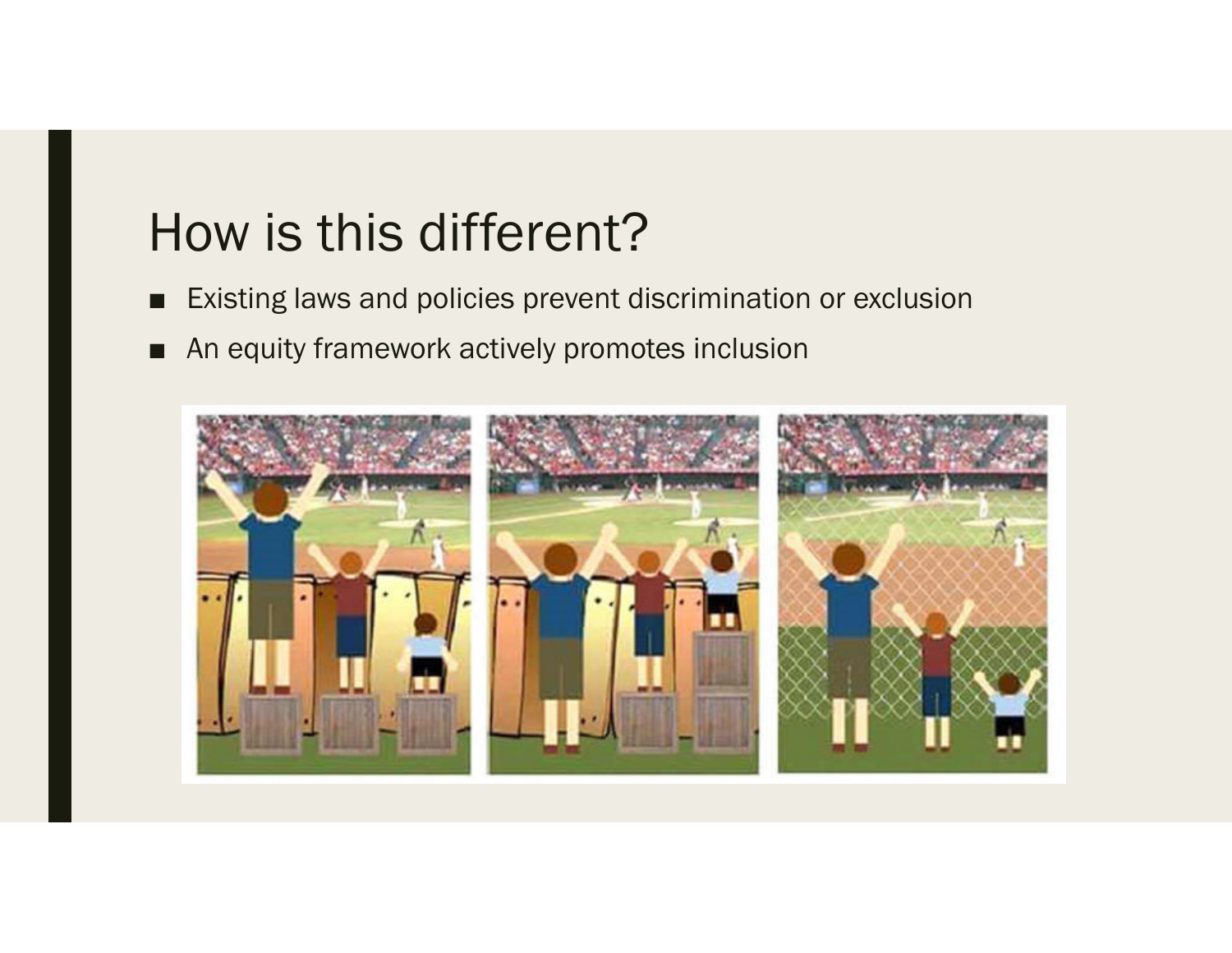## What does it look like?

The BRTB commits to:

- ■ Ensuring access to mobility and multi modal range of quality transportation options regardless of age, race, gender, ethnicity, income, location, or physical limitations.
- Creating affordable transportation options for all people.
- Ensuring access to quality jobs, workforce development, and contracting opportunities.
- Ensuring inclusion, not only as participants but also as decision-makers in planning processes, implementation and evaluation.
- Assessing the distribution of resources, investment, and benefits to explicitly measure outcomes for vulnerable populations as compared to total population or other relevant comparison group.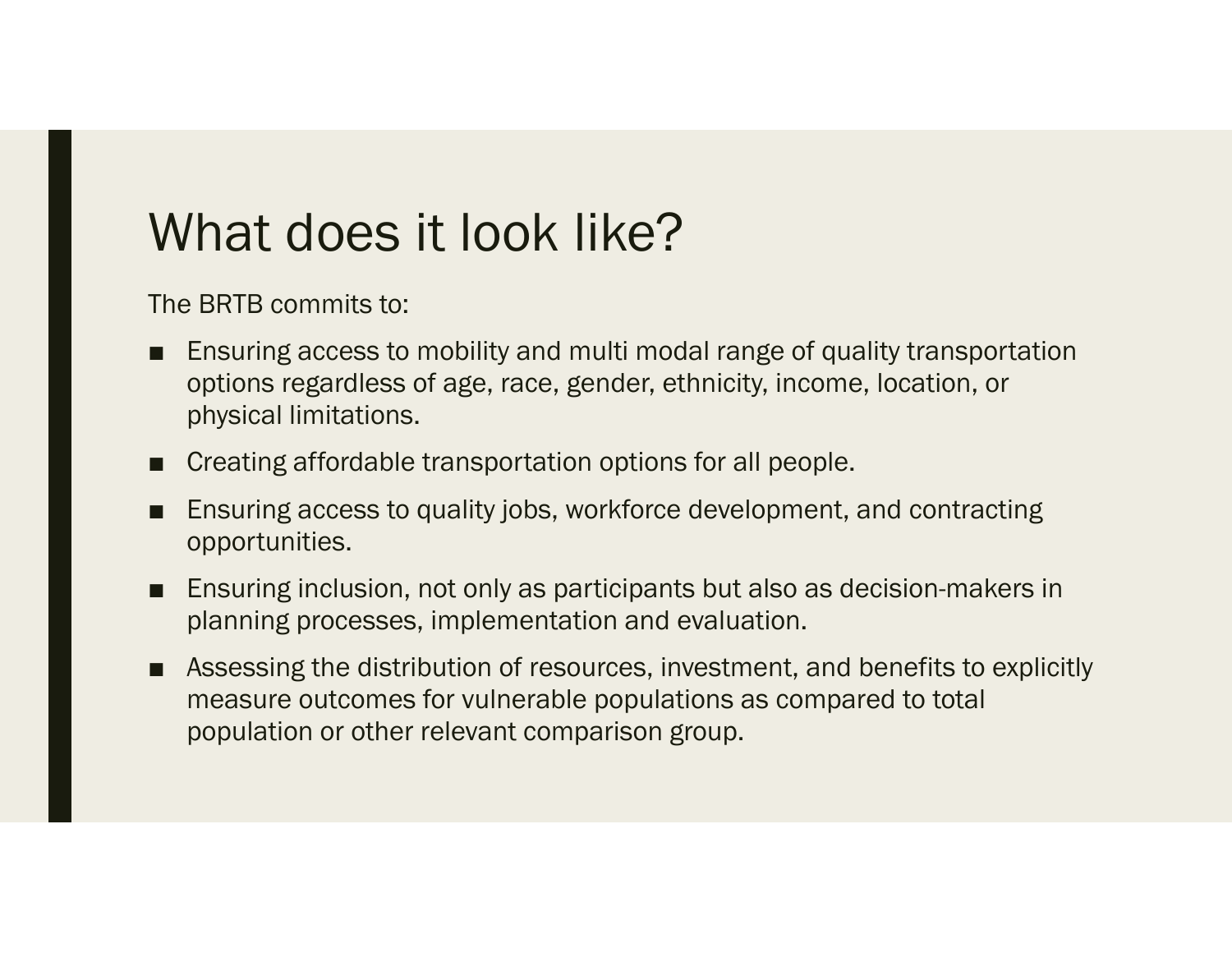# Why the region could benefit

### **Opportunities**

- ■Growing regional population
- ■Increasing diversity
- ■ Highly-skilled, well-educated workforce
- High median household income

## **Challenges**

- ■Segregation by race and income
- ■Concentrations of poverty
- ■Isolated neighborhoods
- Aging population

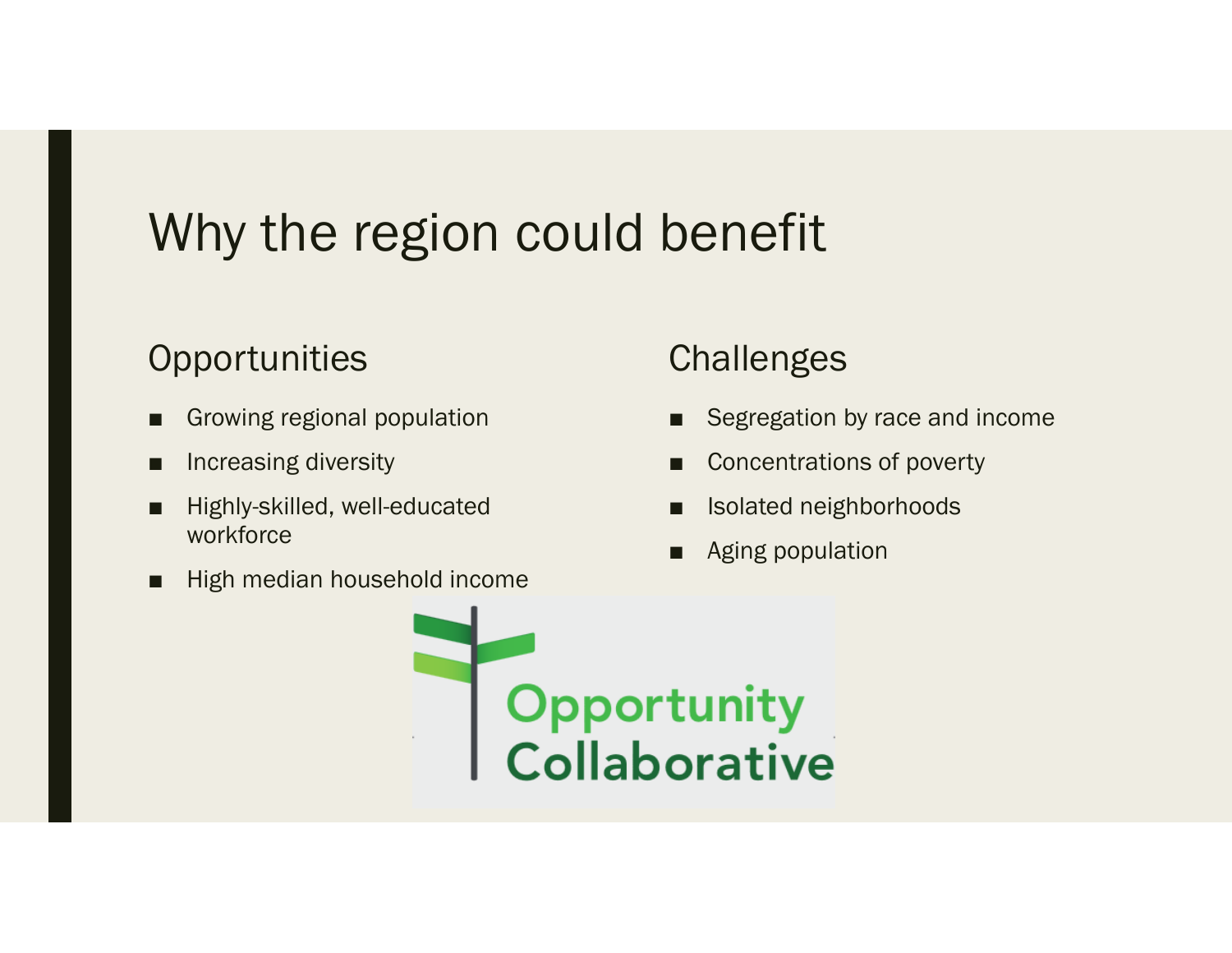

Sources: Brookings ; Job Sprawl Revisited, 1998 & Job Sprawl Stalls, 2013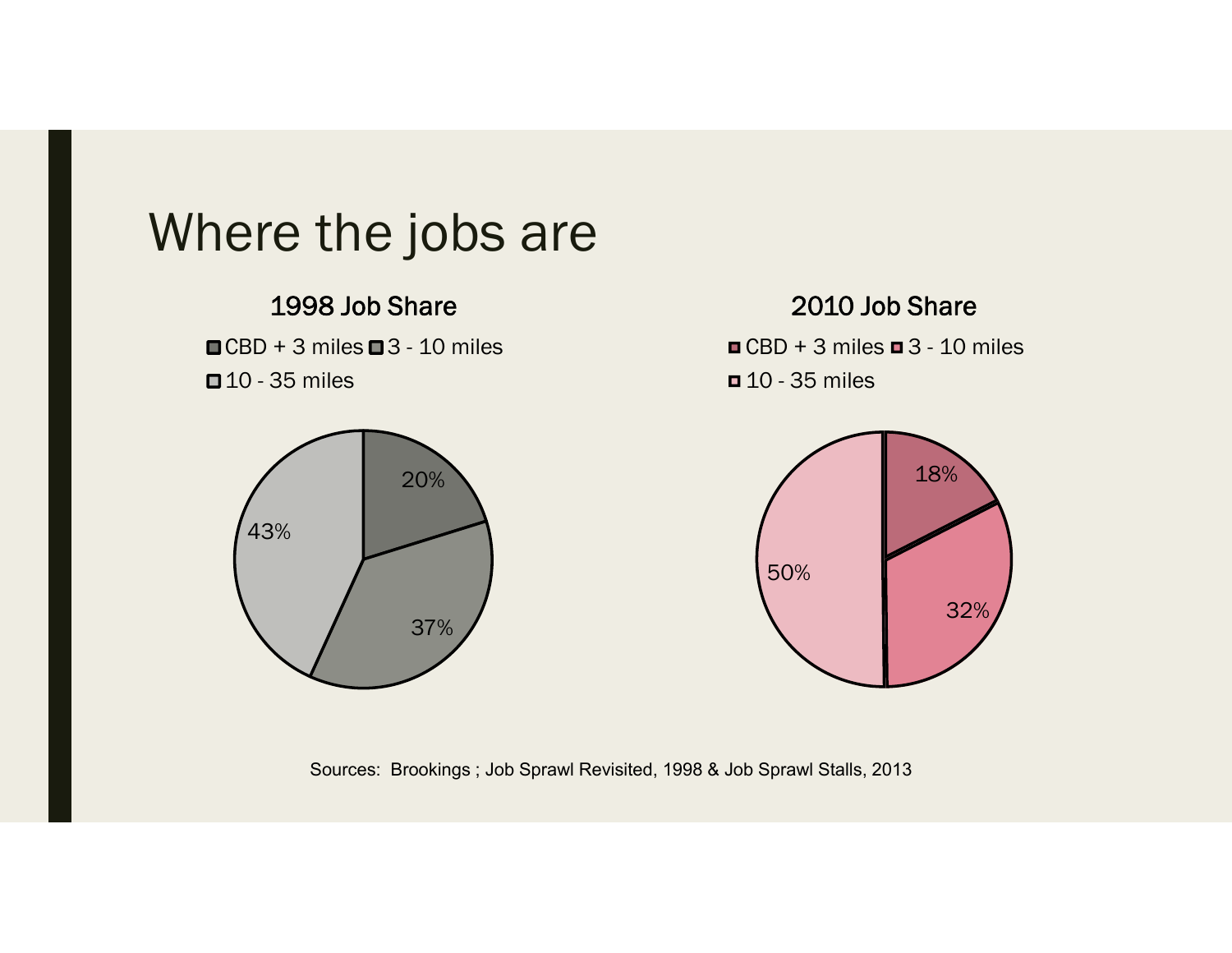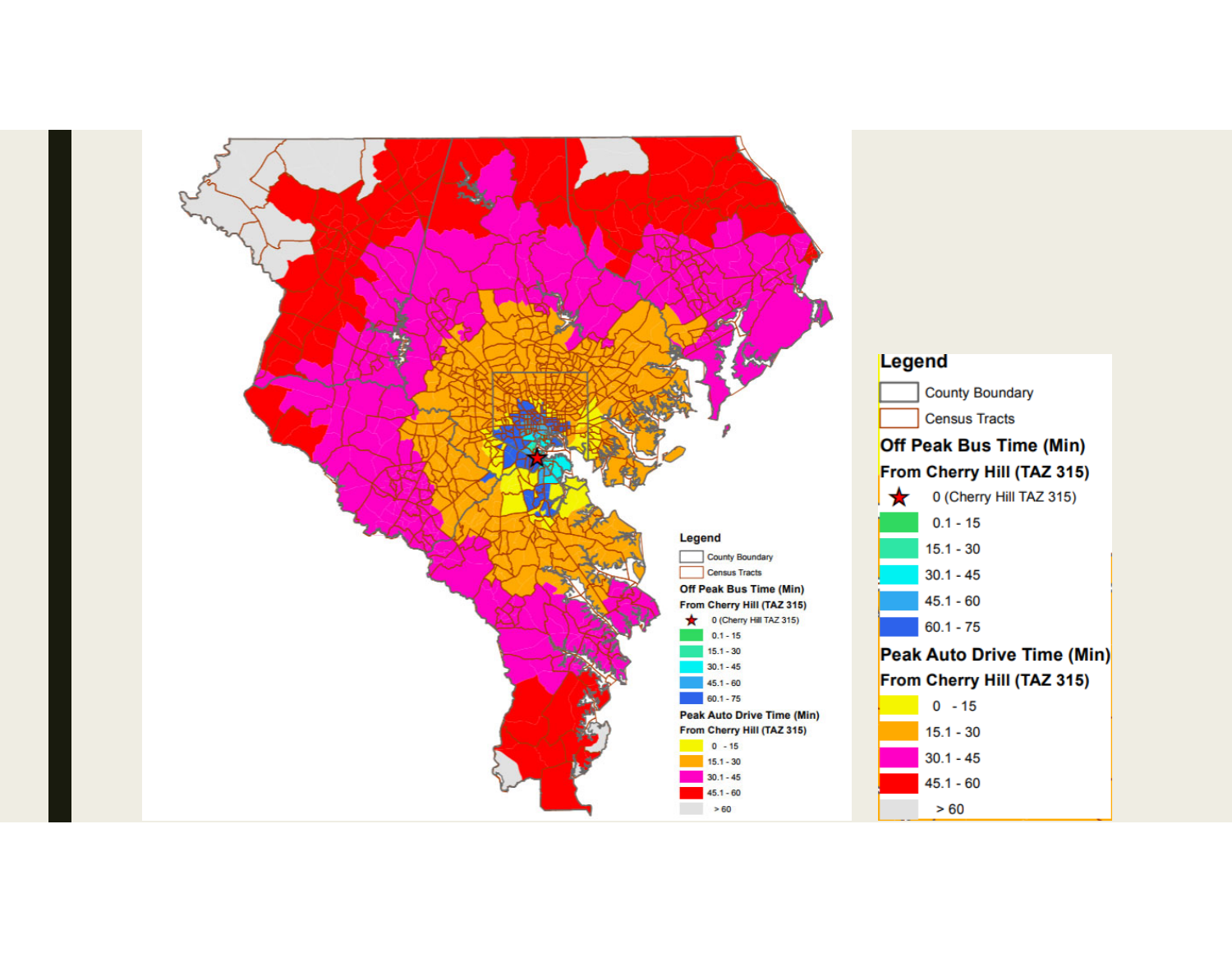#### Figure 1. Percentage of Workers Without a Vehicle at Home by Race and Latino Ethnicity, 2011-2015



Note: Racial categories exclude Latinos.

Source: Author's analysis of American Community Survey data from IPUMS-USA, University of Minnesota, www.ipums.org.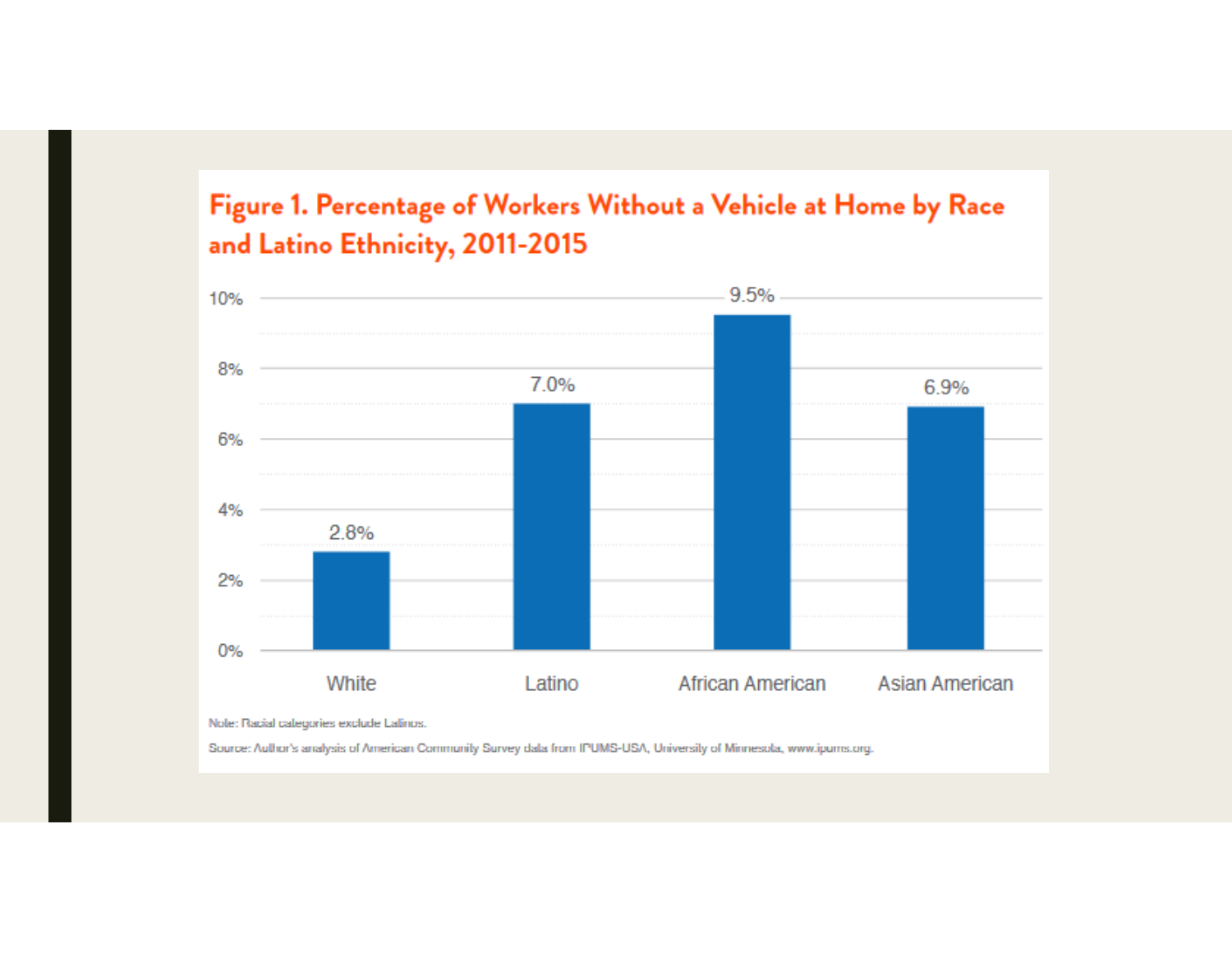#### Disparities by Race and Ethnicity in the Twin Cities, 2012

| <b>Measure</b>                                                     | White,<br>non-Latino | <b>Persons of</b><br>color | <b>Rank of</b><br>disparity among 25<br>largest metro areas |
|--------------------------------------------------------------------|----------------------|----------------------------|-------------------------------------------------------------|
| Percentage of population age<br>25+ with a high school diploma     | 96.3%                | 78.3%                      | 3                                                           |
| Percentage of civilian working-<br>age population that is employed | 79.4%                | 64.8%                      |                                                             |
| Percentage above poverty<br>threshold                              | 93.6%                | 74.3%                      |                                                             |
| Per capita income                                                  | \$37,943             | \$18,078                   |                                                             |
| Percentage of householders<br>who own their homes                  | 75.8%                | 37.0%                      |                                                             |